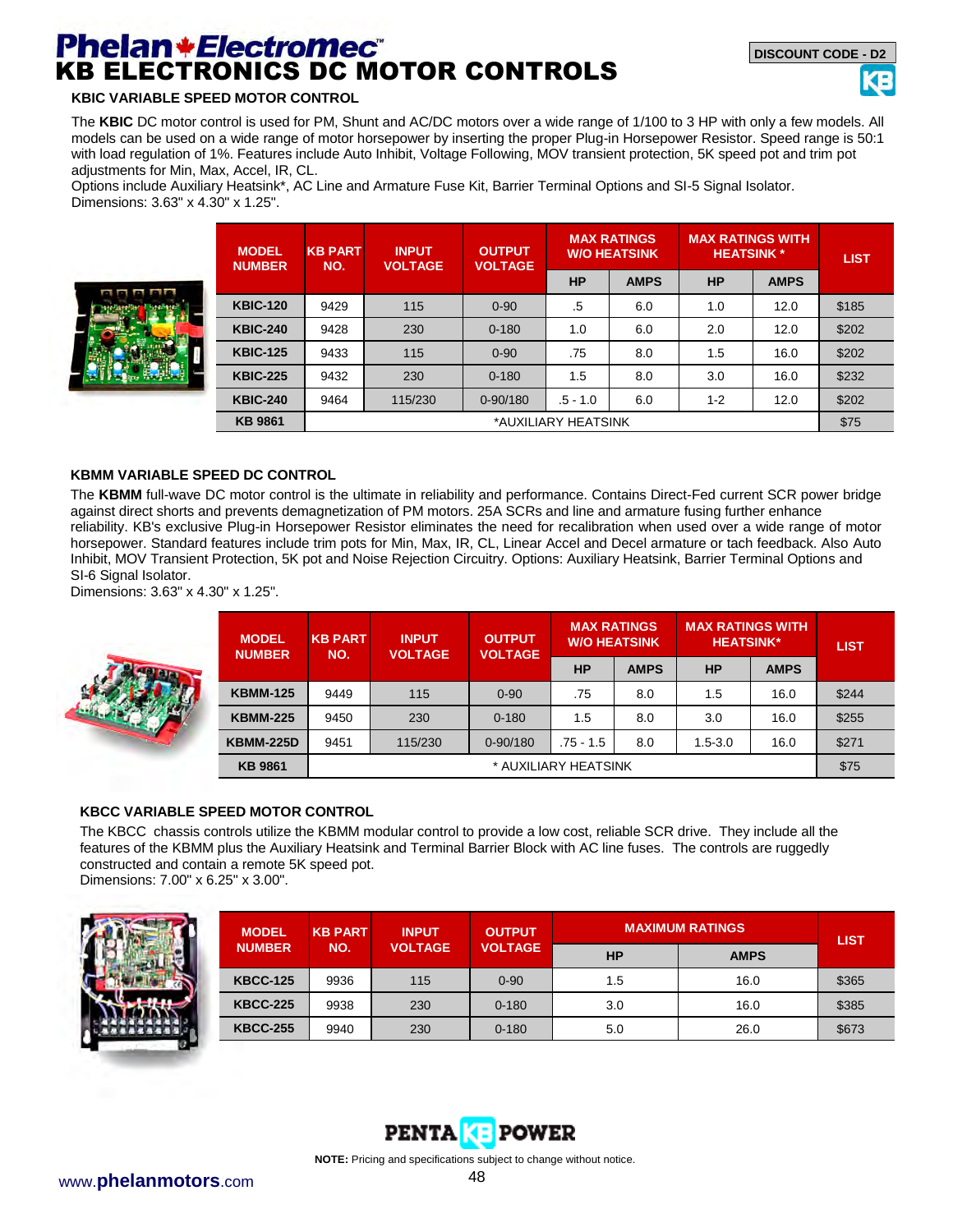## **Phelan+Electromec**® KB ELECTRONICS DC MOTOR CONTROLS

#### **KBCC "R" SUFFIX CHASSIS CONTROL**

The KBCC "R" Suffix Chassis Control is designed to provide anti-plug, instant reversing, solid state dynamic braking and rapid cycling. It combines all the features of the KBCC control with the features of the KB APRM. The APRM eliminates contact arcing by allowing armature switching to take place only when the current levels are near zero. Specific functions that can be performed by the KBCC-R are Run-Brake, Forward-Brake-Reverse, Run-Stop and Forward-Reverse (instant reverse.) Dimensions: 9.00" x 6.25" x 4.50".

| <b>MODEL</b>     | <b>KB PART</b><br><b>INPUT</b> |                | <b>OUTPUT</b>  |     | <b>MAXIMUM RATINGS</b> | LIST  |
|------------------|--------------------------------|----------------|----------------|-----|------------------------|-------|
| <b>NUMBER</b>    | NO.                            | <b>VOLTAGE</b> | <b>VOLTAGE</b> | HP  | <b>AMPS</b>            |       |
| <b>KBCC-125R</b> | 9937                           | 115            | $0 - 90$       | 1.5 | 16.0                   | \$572 |
| <b>KBCC-225R</b> | 9924                           | 230            | $0 - 180$      | 3.0 | 16.0                   | \$625 |



#### **KBCC CHASSIS MOUNT PENTA DRIVETM CONTROL**

This updated chassis control utilizes state-of-the-art circuitry. It provides motor burnout protection with IXt current limit, trip times and short circuit protection. A jumper selection used to preset motor current eliminates the need to calibrate IR comp and CL. Other features include armature fusing, electronic start/stop, LED array for power on, stop, anti-demagnetization and current limit. Jumpers are also used to select AC line input, DC motor output, speed or torque control, and armature or torque feedback. Dimensions: 7.00" x 6.25" x 3.00".

| <b>MODEL</b><br><b>NUMBER</b> | <b>KB PART</b> | <b>INPUT</b>   | <b>OUTPUT</b>  |           | <b>MAXIMUM RATINGS</b> |             |  |
|-------------------------------|----------------|----------------|----------------|-----------|------------------------|-------------|--|
|                               | NO.            | <b>VOLTAGE</b> | <b>VOLTAGE</b> | <b>HP</b> | <b>AMPS</b>            | <b>LIST</b> |  |
| <b>KBCC-240D</b>              |                | 115            | $0 - 90$       | 1.0       | 10.2                   |             |  |
|                               | 9947           | 230            | $0 - 180$      | 2.0       | 10.2                   | \$374       |  |



#### **KBPB CHASSIS MOUNT "CYCLER" CONTROL**

The KBPB is a compact version of the KBCC "R" Suffix control. The APRM is mounted directly to the rear of the KBMM speed control. A built in Barrier Terminal Block and its small size make the control ideal for installation where space is at a premium. The KBPB is equipped with a built in dynamic brake resistor, Accel/Decel trim pots and provision for AC line and armature fusing. This control provides functions identical to that of the KBCC-R. A 5K potentiometer is included. Dimensions: 4.25" x 4.38" x 4.90".

| <b>MODEL</b><br><b>NUMBER</b> | <b>KB PART</b><br><b>INPUT</b><br><b>VOLTAGE</b> |     | NO.       | <b>OUTPUT</b><br><b>VOLTAGE</b> | <b>MAX RATINGS</b><br><b>W/O HEATSINK</b> |           | <b>MAX RATINGS WITH</b><br><b>HEATSINK*</b> |       | <b>LIST</b> |
|-------------------------------|--------------------------------------------------|-----|-----------|---------------------------------|-------------------------------------------|-----------|---------------------------------------------|-------|-------------|
|                               |                                                  |     |           | HP                              | <b>AMPS</b>                               | <b>HP</b> | <b>AMPS</b>                                 |       |             |
| <b>KBPB-125</b>               | 8900                                             | 115 | $0 - 90$  | .75                             | 8.0                                       | 1.5       | 16.0                                        | \$513 |             |
| <b>KBPB-225</b>               | 8901                                             | 230 | $0 - 180$ | 1.5                             | 8.0                                       | 3         | 16.0                                        | \$513 |             |
| <b>KB 9861</b>                | * AUXILIARY HEATSINK                             |     |           |                                 |                                           | \$75      |                                             |       |             |



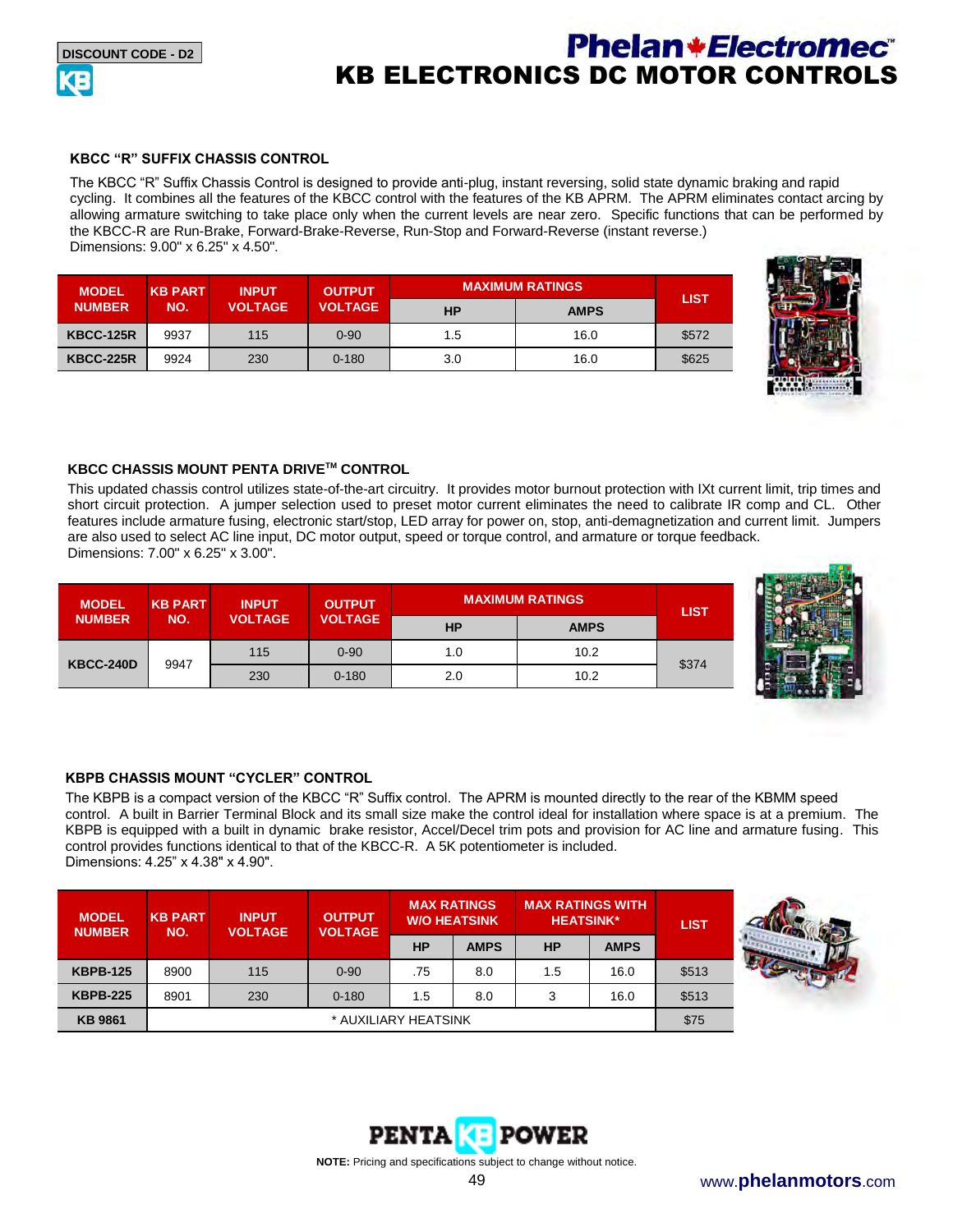# **Phelan \*Electromec** KB ELECTRONICS DC MOTOR CONTROLS

#### **KBWM CASED VARIABLE SPEED DC CONTROL**

The KBWM is a compact version of our Multi-Drive™. The control is packaged in an all metal NEMA 1 enclosure. This uni-directional SCR drive utilizes the KBMM speed control module, which prevents motor failure due to demagnetization and contains AC line and armature fusing and a barrier terminal connection block. The KB plug in horsepower resistor automatically calibrates IR Comp and CL. Dimensions: 5.25" X 3.70" X 2.90".



| <b>MODEL</b>    | <b>KB PART</b><br><b>INPUT</b> |                | <b>OUTPUT</b>  |           | <b>MAXIMUM RATINGS</b> | <b>LIST</b> |
|-----------------|--------------------------------|----------------|----------------|-----------|------------------------|-------------|
| <b>NUMBER</b>   | NO.                            | <b>VOLTAGE</b> | <b>VOLTAGE</b> | <b>HP</b> | <b>AMPS</b>            |             |
| <b>KBWM-120</b> | 9380                           | 115            | $0 - 90$       | .33       | 3.5                    | \$220       |
| <b>KBWM-240</b> | 9381                           | 230            | $0 - 180$      | .75       | 3.5                    | \$220       |

#### **KBMD-240D VARIABLE SPEED DC CONTROL**

The KBMD-240D, also called the Multi-Drive<sup>™</sup> is a packaged SCR drive in a NEMA 1 enclosure. It utilizes the KBMM<sup>™</sup> speed control for its electronics. The Multi-Drive<sup>™</sup> is rugged and compact. It handles both 115 and 230 volt AC line inputs by setting the built-in dual voltage switch. This model can be used on a wide range of motor horsepower by inserting the appropriate plug-in horsepower resistor. The optional auxiliary heat sink increases the rating of the basic unit. An optional Forward-Brake-Reverse kit is also available.

Dimensions: 5.06" x 5.35" x 7.13".



| <b>MODEL</b><br><b>NUMBER</b> | <b>KB PART</b><br><b>INPUT</b><br><b>VOLTAGE</b><br>NO. |         | <b>OUTPUT</b><br><b>VOLTAGE</b> | <b>MAX RATINGS</b><br><b>W/O HEATSINK</b> |             | <b>MAX RATINGS WITH</b><br><b>HEATSINK*</b> |             | <b>LIST</b> |
|-------------------------------|---------------------------------------------------------|---------|---------------------------------|-------------------------------------------|-------------|---------------------------------------------|-------------|-------------|
|                               |                                                         |         |                                 | <b>HP</b>                                 | <b>AMPS</b> | <b>HP</b>                                   | <b>AMPS</b> |             |
| <b>KBMD-240D</b>              | 9370                                                    | 115/230 | $0 - 90/180$                    | $.75 - 1.0$                               | $0.5 - 8.0$ | $1.0 - 2.0$                                 | 11.0        | \$304       |
| <b>KB 9861</b>                | * AUXILIARY HEATSINK                                    |         |                                 |                                           |             |                                             | \$75        |             |

#### **KBPC CASED VARIABLE SPEED MOTOR CONTROL**

The **KBPC** series NEMA 4X SCR DC Motor Speed and Torque Control is designed for applications requiring washdown/watertight integrity. It's housing is ruggedly constructed of die-cast aluminum which is protected with an acrylic coating. Exclusive short circuit and timed current limit (TCL) circuitry prevents motor burnout and prevents demagnetization of PM motors. Features such as selectable current range eliminate unnecessary calibration of IR and current limit trim pots. Other selectable features include: input voltage 115/230 VAC, 90/180 VDC, current range 2.5, 5.0, 7.5, 10.0 amps, input signal 0-5/0-20 VDC, armature or tach feedback, tach voltage 7/25/50V/100 RPM. Adjustments include: Min, Max, Accel, Decel, IR, CL, TCL. Standard features include: Armature fusing, electronic start/stop, and LED indicator array for "Power On", "Stop", and "Overload". The KBPC-225 contains all of the features of the KBPC-240D except armature fusing. In addition, it is designed specifically for 3HP, 180 VDC PM or shunt motors operating from a 230 VAC line.

Dimensions: 5.90" x 9.50" x 5.00".



| <b>MODEL</b>                  | <b>KB PART</b><br><b>INPUT</b> |                | <b>OUTPUT</b>  | <b>MAXIMUM RATINGS</b> | <b>LIST</b> |         |
|-------------------------------|--------------------------------|----------------|----------------|------------------------|-------------|---------|
| <b>NUMBER</b>                 | NO.                            | <b>VOLTAGE</b> | <b>VOLTAGE</b> | <b>HP</b>              | <b>AMPS</b> |         |
| <b>KBPC-240D (BLACK CASE)</b> | 9338                           | 115/230        | $0 - 90/180$   | $1.0 - 2.0$            | 10.2        | \$418   |
| <b>KBPC-240D (WHITE CASE)</b> | 9342                           | 115/230        | $0 - 90/180$   | $1.0 - 2.0$            | 10.2        | \$462   |
| <b>KBPC-225 (BLACK CASE)</b>  | 9391                           | 230            | $0 - 180$      | 3.0                    | 15.0        | \$1,462 |
| <b>KBPC-225 (WHITE CASE)</b>  | 9392                           | 230            | $0 - 180$      | 3.0                    | 15.0        | \$506   |

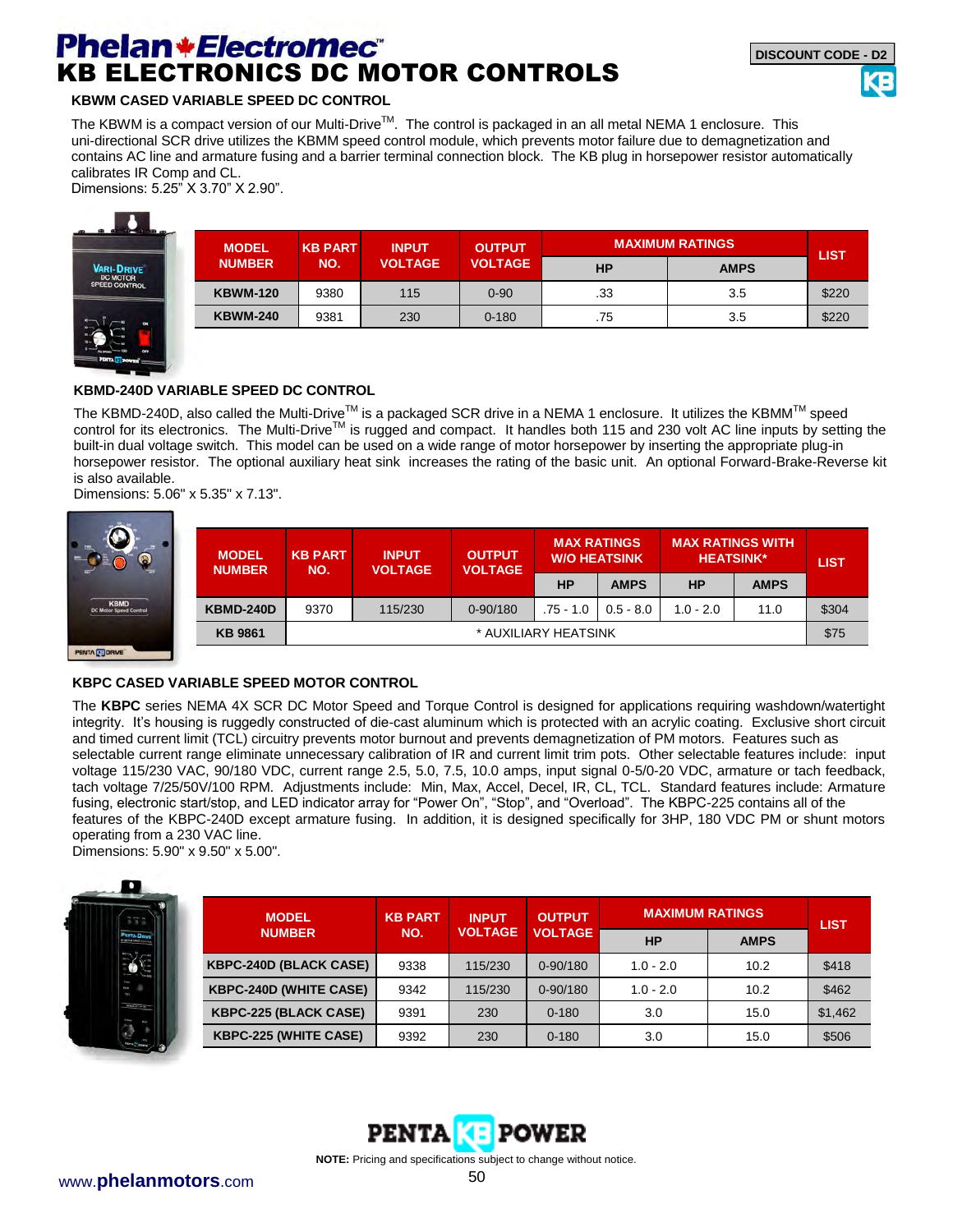

## **Phelan \*Electromec** KB ELECTRONICS DC MOTOR CONTROLS

#### **KBMG ULTRA COMPACT CHASSIS MOUNT REGENERATIVE DRIVE**

The KBMG-212D is an ultra-compact, full-wave regenerative drive capable of operating DC PM or Shunt motors in a bidirectional mode. Its 4-quadrant operation provides forward and reverse torque in both speed directions. Through a jumper selection, the motor can be controlled to rapidly "regenerate to stop" or to "coast to stop." KB's exclusive Auto Inhibit® circuit provides safe, smooth starting even during rapid cycling of the AC line. The Over-speed Protect Circuit prevents failure of the power bridge in extreme overhauling conditions. Reliability of the KBMG is further enhanced with the use of a high speed current limit circuit and MOV transient protection. LED's, which can be used for diagnostics, are provided for power on and motor overload. A rugged extruded aluminum heatsink ensures enhanced heat transfer, which provides a higher control rating while maintaining cooler running SCR's. Power connections to the KBMG are made via quick connect terminals and signal input connections are made via a removable barrier terminal block.

Dimensions: 4.30" x 3.625" x 1.75".

| <b>MODEL</b><br><b>NUMBER</b> | <b>KB PART</b><br>NO. | <b>INPUT</b><br><b>VOLTAGE</b> | <b>OUTPUT</b><br><b>VOLTAGE</b> | <b>MAX RATINGS</b><br><b>W/O HEATSINK</b> |             | <b>MAX RATINGS WITH</b><br><b>HEATSINK*</b> |             | <b>LIST</b> |
|-------------------------------|-----------------------|--------------------------------|---------------------------------|-------------------------------------------|-------------|---------------------------------------------|-------------|-------------|
|                               |                       |                                |                                 | <b>HP</b>                                 | <b>AMPS</b> | <b>HP</b>                                   | <b>AMPS</b> |             |
|                               | 8831                  | 115                            | $0 - 90$                        | .75                                       | 8.0         | 1.0                                         | 16.0        | \$330       |
| <b>KBMG-212D</b>              |                       | 208/230                        | $0 - 180$                       | 1.5                                       | 8.0         | 2.0                                         | 16.0        | \$330       |
| KBMG-21D                      | 8830                  | 115                            | $0 - 90$                        | .075                                      | 1.0         |                                             |             | \$330       |
|                               |                       | 208/230                        | $0 - 180$                       | .15                                       | 1.0         |                                             |             | \$330       |
| <b>KB 9861</b>                | *AUXILIARY HEATSINK   |                                |                                 |                                           |             |                                             | 75          |             |



#### **KBRG CHASSIS MOUNT REVERSING REGENERATIVE DRIVE**

The KBRG™ is a full-wave regenerative control, capable of operating a DC motor (Permanent Magnet or Shunt) in a bidirectional mode. It provides 4-quadrant operation which allows forward and reverse torque in both speed directions. The KBRG™ contains many standard features, such as: armature and tach feedback, built-in horsepower selection, trim pots for Fwd CL, Rev CL, IR Comp, Response, Max Spd, Offset, Deadband, Fwd Accel, Rev Accel and Timed Current Limit. LED indicators for: Power On, Current Limit, Fwd Enable and Rev Enable. A 5K speed pot is included.

Dimensions: 7.70" x 10.0" x 2.50" (KBRG-225D X 3.50").

| <b>MODEL</b>     | <b>KB PART</b><br><b>INPUT</b> |                | <b>OUTPUT</b>  | <b>MAXIMUM RATINGS</b> | <b>LIST</b> |       |
|------------------|--------------------------------|----------------|----------------|------------------------|-------------|-------|
| <b>NUMBER</b>    | NO.                            | <b>VOLTAGE</b> | <b>VOLTAGE</b> | <b>HP</b>              | <b>AMPS</b> |       |
| <b>KBRG-240D</b> | 8802                           | 115/230        | $0 - 90/180$   | $1.0 - 2.0$            | 11.0        | \$680 |
| <b>KBRG-225D</b> | 8800                           | 115/230        | $0 - 90/180$   | $1.0 - 2.0$            | 16.0        | \$807 |
| <b>KBRG-255</b>  | 8621                           | 230            | $0 - 180$      | 5.0                    | 26.0        | \$990 |



#### **KBRC FULL WAVE REGEN CONTROL IN NEMA 4X/IP65 ENCLOSURE**

The KBRC-240D is a 115/230vac, Full-Wave Regenerative Variable Speed DC Drive in a NEMA-4X / IP-65 washdown and watertight enclosure. It is designed to operate 90 and 180 Volt Permanent Magnet and Shunt Wound DC motors in a bidirectional mode. It provides 4-quadrant operation, which allows forward and reverse torque in both speed directions. Motor overload protection (I x t) will shut down control if the motor is overloaded for a predetermined amount of time. The exclusive Auto-Inhibit® circuit allows safe, smooth starting during rapid cycling of the AC line. The KBRC-240D Regenerative Variable Speed DC Drive can be operated from a two or three wire start/stop circuit or can be started from the AC line. A set of dedicated normally open or normally closed relay contacts are provided, which are activated via the start/stop circuit. Main features of the KBRC-240D Regenerative Variable Speed DC Drive include Speed or Torque modes. In addition, Regenerate-to-Stop (RTS) or Coast-to-Stop (CTS) stopping modes are also provided. Standard front panel features of the KBRC-240D include diagnostic LEDs (for Power On, Stop and Overload), a Start/Stop Switch and a Main Speed Potentiometer. Other features include Barrier Terminal Blocks, adjustable trim pots, selectable jumpers and LEDs. The KBRC-240D Regenerative Variable Speed DC Drive is available in black finish or white FDA approved finish. Dimensions: 5.80" x 9.50" x 5.0".

| <b>MODEL</b>     | <b>KB PART</b> | <b>INPUT</b>   | <b>OUTPUT</b>  | <b>MAXIMUM RATINGS</b> |             | <b>LIST</b> |
|------------------|----------------|----------------|----------------|------------------------|-------------|-------------|
| <b>NUMBER</b>    | NO.            | <b>VOLTAGE</b> | <b>VOLTAGE</b> | <b>HP</b>              | <b>AMPS</b> |             |
|                  | 8840           | 115/208-230    | $0 - 90$       | 1.0                    | 11.0        |             |
| <b>KBRC-240D</b> |                | 208-230        | $0 - 180$      | 2.0                    | 11.0        | \$599       |
|                  | 8841           |                |                |                        |             | \$642       |

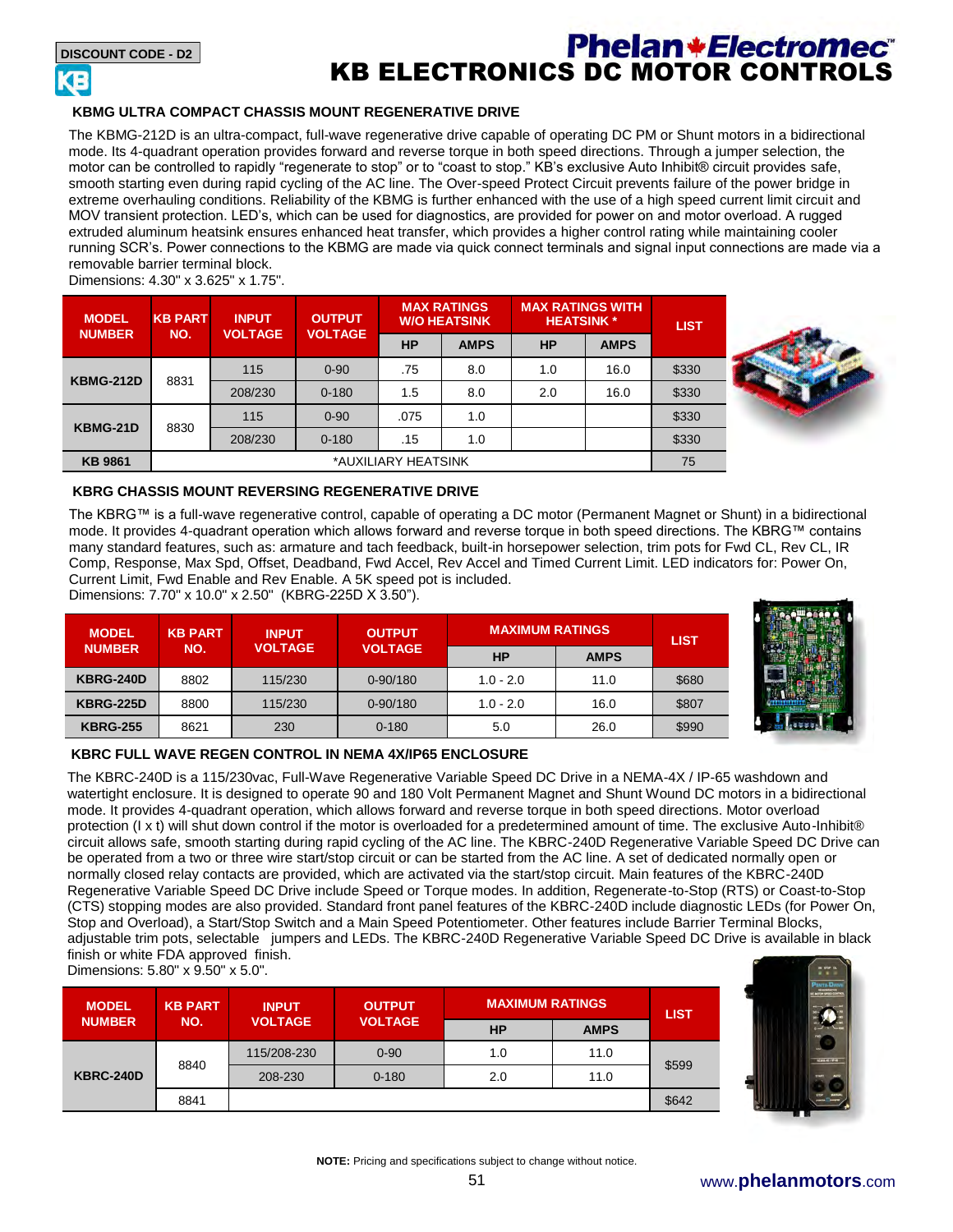## **Phelan \*Electromec** KB ELECTRONICS DC MOTOR CONTROLS

#### **KBWD PULSE WIDTH MODULATED (PWM) CHASSIS MOUNT CONTROL**

The KBWD-13, 16 models provide a low cost alternative for pulse-width-modulated (PWM) control applications. Their compact size allows for direct replacement of other types. Standard features include instantaneous short circuit protection, under voltage protection and KB's Plug-in Horsepower Resistor®, which eliminates the need to calibrate IR Comp and CL. A potentiometer (5k), isolated analog signal (0-5VDC) or PWM microprocessor output can be used as an input signal. Dimensions: 4.30" x 3.60" x 2.50".

| <b>MODEL</b>  | <b>KB PART</b> | <b>INPUT</b>   | <b>OUTPUT</b>  | <b>MAXIMUM RATINGS</b> | <b>LIST</b> |       |
|---------------|----------------|----------------|----------------|------------------------|-------------|-------|
| <b>NUMBER</b> | NO.            | <b>VOLTAGE</b> | <b>VOLTAGE</b> | <b>HP</b>              | <b>AMPS</b> |       |
| KBWD-13       | 8609           | 115            | $0 - 130$      | .33                    | 3.0         | \$187 |
| KBWD-16       | 8607           | 115            | $0 - 130$      | .50                    | 5.0         | \$216 |

#### **KBWS PULSE WIDTH MODULATED (PWM) CHASSIS MOUNT WHISPER DRIVETM W/BUILT IN SIGNAL ISOLATION**

The KBWS PWM (pulse width modulated) controls are designed to operate PWM and SCR rated Permanent Magnet motors ranging from 1 HP to 1.5 HP. They operate at a switching frequency greater than 16 kHz to provide high motor efficiency and quiet operation. The KBWS contains pulse-by-pulse current sensing, which provides short circuit protection and prevents control damage due to commutator arcing. Permanent magnet motor demagnetization is completely eliminated because current peaks are reduced to safe levels. The controls contain an AC line inrush current limiter (ICL) which reduces the AC line surge current during startup. The KBWS contains built-in isolation for all inputs. This includes signal voltage, Main Speed Potentiometer, Inhibit Circuit and +5VDC Power Supply. The dual voltage models contain a jumper to select motor voltage and special circuitry which automatically accepts AC line input voltages of 115 or 208/230 Volts AC without having to make a jumper selection. Dimensions: KBWS-12, 15, 22: 4.30" x 3.60" x 2.20", KBWS-25D: 4.30" x 3.60" x 3.20"



| <b>MODEL</b><br><b>NUMBER</b> | <b>KB PART</b> | <b>INPUT</b>   | <b>OUTPUT</b>  |                          | <b>MAXIMUM RATINGS</b>   |             | <b>LIST</b> |
|-------------------------------|----------------|----------------|----------------|--------------------------|--------------------------|-------------|-------------|
|                               | NO.            | <b>VOLTAGE</b> | <b>VOLTAGE</b> | <b>HP</b><br>(SCR RATED) | <b>HP</b><br>(SCR RATED) | <b>AMPS</b> |             |
| <b>KBWS-12</b>                | 9490           | 115            | 0-90, 130      | .25                      | .33                      | 2.5         | \$269       |
| <b>KBWS-15</b>                | 9491           | 115            | 0-90, 130      | .50                      | .75                      | 5.0         | \$288       |
| <b>KBWS-22D</b>               |                | 115            | 0-90, 130      | .25                      | .33                      | 2.5         |             |
|                               | 9492           | 208/230        | $0-180.220$    | .50                      | .75                      | 2.5         | \$286       |
|                               |                | 208/230        | 0-90, 130      | .25                      | .33                      | 2.5         |             |
|                               |                | 115            | 0-90, 130      | .50                      | .75                      | 5.0         |             |
| <b>KBWS-25D</b>               | 9493           | 208/230        | 0-180, 220     | 1.0                      | 1.5                      | 5.0         | \$319       |
|                               |                | 208/230        | 0-90,130       | .50                      | .75                      | 5.0         |             |

#### **KBWT PULSE WIDTH MODULATED (PWM) HIGH CURRENT CHASSIS MOUNT CONTROL**

The KBWT Pulse Width Modulated Drive is rated through 10.0 amps DC. Several models are offered that provide the user a choice of input voltage and output current. An important feature of this control is its active bridge circuitry that limits inrush current during AC line startup and prevents control runaway due to a shorted output transistor. The KBWT also contains (I X t) motor overload protection and instantaneous short circuit protection.

Dimensions: KBWT16/26 7.0"x5.0"x2.0", KBWT-110/112/210 6.75" x 7.0" x 3.25".



| <b>MODEL</b>    | <b>KB PART</b>       | <b>INPUT</b>   | <b>OUTPUT</b>  |           | <b>MAXIMUM RATINGS</b> | <b>LIST</b> |  |
|-----------------|----------------------|----------------|----------------|-----------|------------------------|-------------|--|
|                 | <b>NUMBER</b><br>NO. | <b>VOLTAGE</b> | <b>VOLTAGE</b> | <b>HP</b> | <b>AMPS</b>            |             |  |
| KBWT-16         | 8614                 | 115            | $0 - 130$      | .75       | 6.0                    | \$209       |  |
| KBWT-26         | 8615                 | 230            | $0 - 260$      | 1.5       | 6.0                    | \$231       |  |
| <b>KBWT-110</b> | 8603                 | 115            | $0 - 130$      | 1.2       | 8.5                    | \$253       |  |
| <b>KBWT-112</b> | 8612                 | 115            | $0 - 130$      | 1.5       | 10.5                   | \$308       |  |
| <b>KBWT-210</b> | 8610                 | 230            | $0 - 260$      | 2.2       | 8.5                    | \$308       |  |

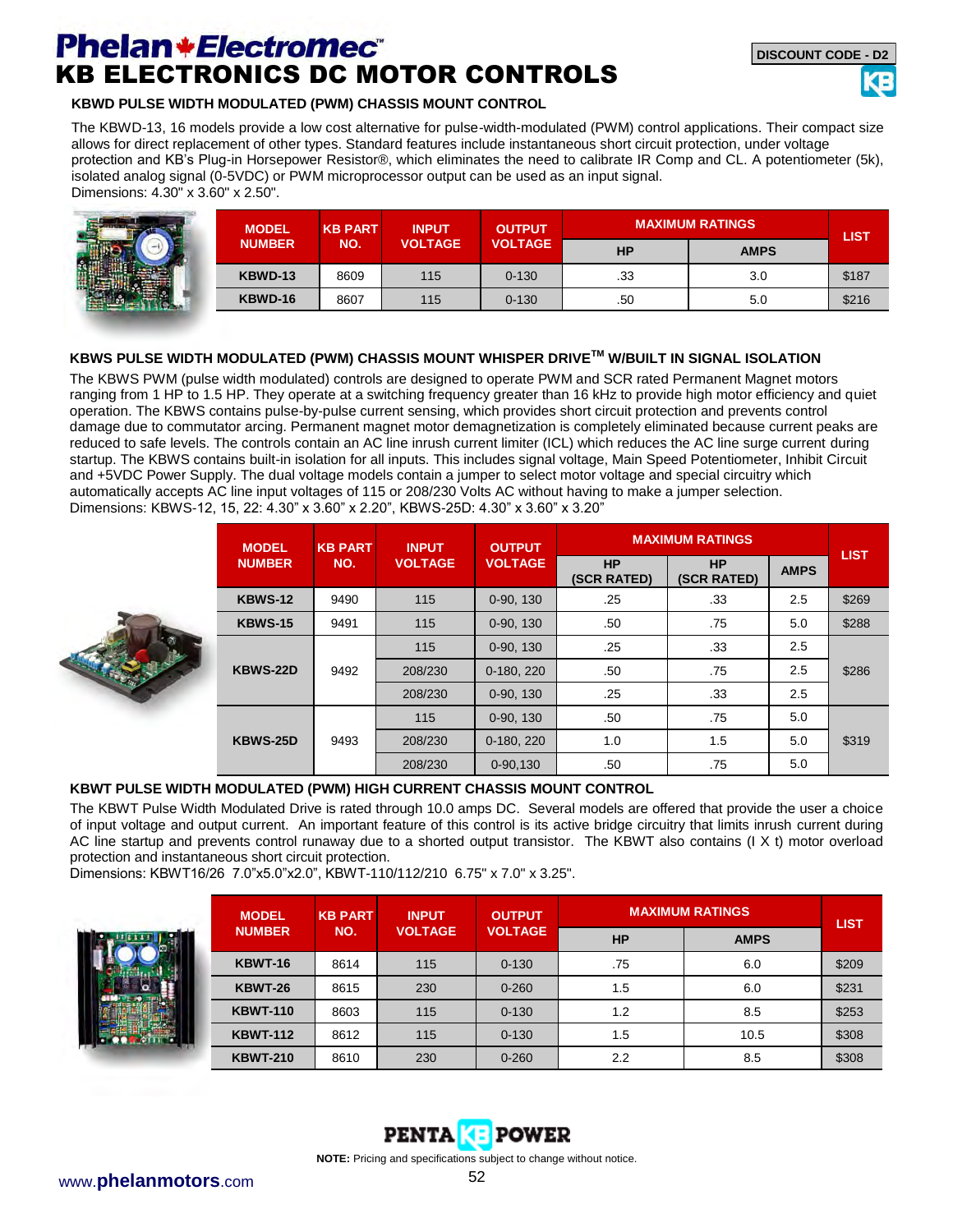

### **Phelan+Electromec** KB ELECTRONICS DC & AC MOTOR CONTROLS

#### **KBWD PULSE WIDTH MODULATED (PWM) CASED CONTROL**

The KBPW-240D is a 115/230vac, Full-Wave PWM Variable Speed DC Drive in a NEMA-4X / IP-65 washdown and watertight enclosure. It is designed to operate 90 and 180 Volt Permanent Magnet and Shunt Wound DC motors. Motor overload protection (I x t) will shut down control if the motor is overloaded for a predetermined amount of time. The exclusive Auto-Inhibit® circuit allows safe. smooth starting during rapid cycling of the AC line. The KBPW-240D Variable Speed DC Drive can be operated from a two or three wire start/stop circuit or can be started from the AC line. A set of dedicated normally open or normally closed relay contacts are provided, which are activated via the start/stop circuit. Main features of the KBPW-240D Variable Speed DC Drive include Speed or Torque modes. Standard front panel features of the KBPW-240D include diagnostic LEDs (for Power On, Stop and Overload), a Start/Stop Switch and a Main Speed Potentiometer. Other features include Barrier Terminal Blocks, adjustable trim pots, selectable jumpers and LEDs. The KBPW-240D Variable Speed DC Drive is available in black finish or white FDA approved finish. Dimensions: 5.90" x 9.50" x 5.00"

| <b>MODEL</b><br><b>NUMBER</b>         | <b>KB PART</b> | <b>INPUT</b>   | <b>OUTPUT</b>          | <b>IMAXIMUM RATINGS</b> |                    | <b>LIST</b> |
|---------------------------------------|----------------|----------------|------------------------|-------------------------|--------------------|-------------|
|                                       | NO.            | <b>VOLTAGE</b> | <b>VOLTAGE</b>         | <b>HP (115V)</b>        | <b>AMPS (230V)</b> |             |
| <b>KBPW-240D</b><br><b>BLACK CASE</b> | 8401           | 115/230        | $0 - 130$<br>$0 - 220$ | .75 (SCR)               | $1.5$ (SCR)        | \$638       |
| <b>KBPW-240D</b><br><b>WHITE CASE</b> | 8402           |                |                        | 1.0 (PWM)               | 2.0 (PWM)          | \$681       |



#### **KBVF AC ADJUSTABLE FREQUENCY DRIVES - IP20**

Sensorless Flux Vector Compensation with Static-Auto-Tune to provide excellent speed regulation with high torque loads throughout the entire speed range. Auto energy saving at light loads. Smooth motor torque. They are designed for applications that may or may not require digital programming and a digital display. Hybrid KBVF AC Drives provide variable speed control of standard 3 phase AC induction motors from 1/8 to 5 horsepower.

The KBVF Hybrid AC Digital Drives use an Analog Interface to set motor speed and trim pots to make the most common adjustments - minimum and maximum speed, acceleration, deceleration, current limit, and slip compensation. In addition, a variety of optional accessories including: SIVR Signal Isolator with Run/Fault Relay, Class "A" or "B" RFI/EMI Filter, Dynamic Brake Module, I/O Multi-Function Expansion Module, Multi-Speed Board, Modbus Serial Communication, Drive Link™ Programming Kit, and a KBRK Remote Digital Keypad are available to meet the most demanding applications.

| <b>MODEL</b><br><b>NUMBER</b> | <b>KB PART</b><br>NO. | <b>INPUT</b><br><b>VOLTAGE</b> | <b>OUTPUT</b><br><b>VOLTAGE</b> | <b>MAXIMUM</b><br><b>HP RATING</b> | <b>MAX. CONT.</b><br><b>OUTPUT LOAD</b><br><b>RMS</b><br><b>AMPS/PHASE</b> | <b>MAX. AC LINE</b><br><b>INPUT AMPS</b> | <b>LIST</b> |
|-------------------------------|-----------------------|--------------------------------|---------------------------------|------------------------------------|----------------------------------------------------------------------------|------------------------------------------|-------------|
| <b>KBVF-13</b>                | 9957                  | 115                            | $0 - 230$                       | 0.5                                | 2.4                                                                        | 11.0                                     | \$453       |
| <b>KBVF-23</b>                | 9958                  | 230                            | $0 - 230$                       | 0.5                                | 2.4                                                                        | 7.0                                      | \$468       |
| KBVF-23D                      | 9959                  | 115/230                        | $0 - 230$                       | 0.5                                | 2.4                                                                        | 11.0/7.0                                 | \$484       |
| <b>KBVF-14</b>                | 9977                  | 115                            | $0 - 230$                       | 1.0                                | 4.0                                                                        | 16.0                                     | \$510       |
| <b>KBVF-24</b>                | 9978                  | 230                            | $0 - 230$                       | 1.0                                | 4.0                                                                        | 10.0                                     | \$510       |
| KBVF-24D                      | 9979                  | 115/230                        | $0 - 230$                       | 1.0                                | 4.0                                                                        | 16.0/10.0                                | \$520       |
| $KBVF-26D_1$                  | 9496                  | 115/230                        | $0 - 230$                       | 2.0/1.5                            | 5.5                                                                        | 22.0/14.0                                | \$650       |
| <b>KBVF-27</b>                | 9591                  | 230 - 1,3PH                    | $0 - 230$                       | 2.0                                | 6.7                                                                        | 15.0                                     | \$675       |
| $KBVF-292$                    | 9593                  | 230 - 3PH                      | $0 - 230$                       | 3.0                                | 9.0                                                                        | 10.8                                     | \$700       |
| KBVF-45/SIVR $3^*$            | 9590                  | 460 - 3PH                      | $0 - 460$                       | 3.0                                | 4.6                                                                        | 5.3                                      | \$750       |
| KBVF-48/SIVR $_{2.3}$ *       | 9592                  | 460 - 3PH                      | $0 - 460$                       | 5.0                                | 8.3                                                                        | 9.6                                      | \$960       |



**NOTES:** 

= Equipped with signal isolator

Model KBVF-26D is rated 2HP (1.5kW) for most Premium Efficient motors.

2. Models KBVF-29, 48 contain a built-in cooling fan.

3. Models KBVF-45, 48 are rated 0-400 VAC for 50HZ operation and 0-460 VAC for 60HZ operation.



**NOTE:** Pricing and specifications subject to change without notice.